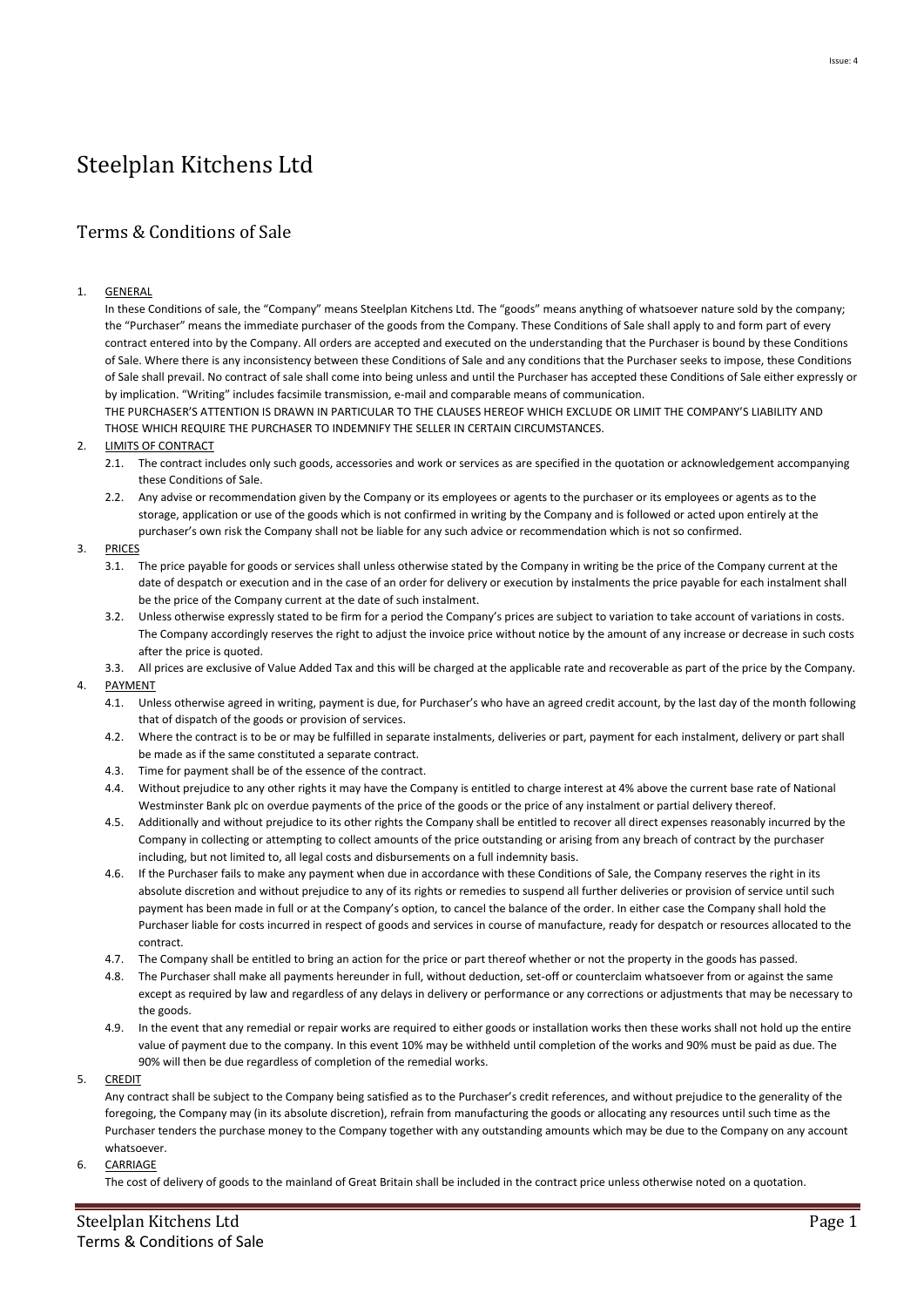# 7. PACKING

Where it is necessary to despatch goods in crates, cases, pallets, stillages or skids or other such packing, a charge will be made for this. Unless otherwise specified this amount will be credited in full on the return, within one month, of such crates, skids, stillages and pallets etc. in good conditions carriage paid. No charge is made for any other form of packaging and no credit will be allowed for its return.

# 8. LOSS OR DAMAGE IN TRANSIT

The Company shall repair or replace free of charge goods damaged or lost in transit provided that the Company is given written notification of such damage or non delivery within 24 hours after receipt of the goods. Notwithstanding the above undertaking, the Company will only consider claims for alleged shortages if they are received within 24 hours of the receipt of the goods by the Purchaser together with sufficient information to enable the Company properly to identify the shortage including the Delivery Note number, case number and condition of case.

# 9. SAMPLES

Any samples submitted by the Company or at the Purchaser's request must be returned within ninety days of receipt and the Company shall be entitled to charge for them if they are not so returned.

#### 10. DELIVERY

- 10.1. All times or dates for delivery of the goods or execution of the service are given in good faith but are approximate only and shall not be of the essence of the contract.
- 10.2. All times or dates shall be calculated from the date of acceptance by the Company of the order of the Purchaser, or from the date of receipt by the Company from the Purchaser of all information, instructions and drawings as shall be necessary to enable the Company to carry out the contract, whichever shall be the later.
- 10.3. Unless otherwise stated in writing the Company shall be entitled to make partial deliveries of the goods.
- 10.4. The Company shall not be liable in any way whatsoever for the consequences of any reasonable delay in delivery or in the carrying out of any work under the contract. Reasonable delay shall be considered to be three months or longer if due to a third party not providing goods or services to the Company on which the Company had relied.
- 10.5. In the event of goods being faulty or mistakenly manufactured but in good faith, the Company shall again be entitled to rely on clauses 10.1, 10.2, 10.3 & 10.4.
- 10.6. All goods are delivered by a third party courier. Signature of receipt of the goods on their docket denotes acceptance and receipt of all goods listed on our separate delivery note that accompanies the goods. Any discrepancies must be advised within 24 hours of signing for the goods. No claims for damage or incomplete delivery will be accepted after this time.

# 11. VARIATIONS

- 11.1.1. The Company shall be under no obligation to alter or vary any part of the contract or any work connected therewith. Any alteration to or addition to or amendment or other variation of the specification, including any increase or decrease in the quantity of the goods or any alteration to any drawings, or to the quality, performance, weight or measurements of any goods or any alteration or variation of advised schedules, shall, if requested by the Purchaser, be subject to the agreement of the Company, with such alteration or addition to the price and to dates or schedules as may be required by the Company, and shall not be binding upon the Company unless and until accepted and agreed in writing by authorised representatives of the Company and Purchaser.
- 11.1.2. In the event of any variation or suspension of the work by the Purchaser's instructions or lack of instructions the Company shall be entitled to adjust the contract price to reflect costs involved, and to adjust delivery dates or schedules.

#### 12. STORAGE

It is a condition of the Contract that the Purchaser will give the Company adequate instructions for the delivery of the goods within fourteen days of being notified by the Company that the goods are ready for delivery. If the Purchaser fails to give instructions for delivering the goods within that period, the Company may exercise either of the following rights without prejudice to any other right or remedy available to the Company:

- 12.1. Treat the failure to give instructions for delivery of the goods as a repudiation of the contract and terminate the contract with immediate effect; in that case the Company may also do any or all of the following:
	- 12.1.1. dispose of the goods as it thinks fit;
	- 12.1.2. retain all payments made by the Purchaser prior to termination;
	- 12.1.3. recover damages from the Purchaser in respect of (a) the costs of storing the goods, and (b) the costs of arranging for their disposal and (c) any other losses as a result of the Purchaser's breach or as a result of termination of the contract;
- 12.2. Arrange for the storage of the goods; in that case:
	- 12.2.1. the goods shall be at the Purchaser's risk as regards all loss or damage;
	- 12.2.2. the Purchaser will be responsible for the costs of storing the goods and will reimburse the Company all expenses incurred in connection with such storage;
	- 12.2.3. the Purchaser will pay the Company a reasonable sum for its services in connection with he storage of the goods;
	- 12.2.4. the Company shall be entitled to invoice and be paid for the goods as though the goods had been duly delivered in accordance with the terms and conditions of sale.

#### 13. PERFORMANCE

Any performance figures given by the Company are based on its experience and are such as the Company expects to obtain under the conditions of its standard tests at its works.

# 14. INSPECTION AND TESTS

The Company's products are carefully inspected, and , where practicable submitted to its standard tests at the Company's works before despatch. If tests other than those specified or tests in the presence of the Purchaser or its representatives are required, these will be charged for. In the event of any delay on the Purchaser's part in attending tests after the Purchaser has received 7 days notice that the Company is ready to perform the tests, the tests will proceed in the Purchaser's absence and the Purchaser accordingly agrees herein to accept and pay for such tests as if they had been performed in the Purchaser's presence.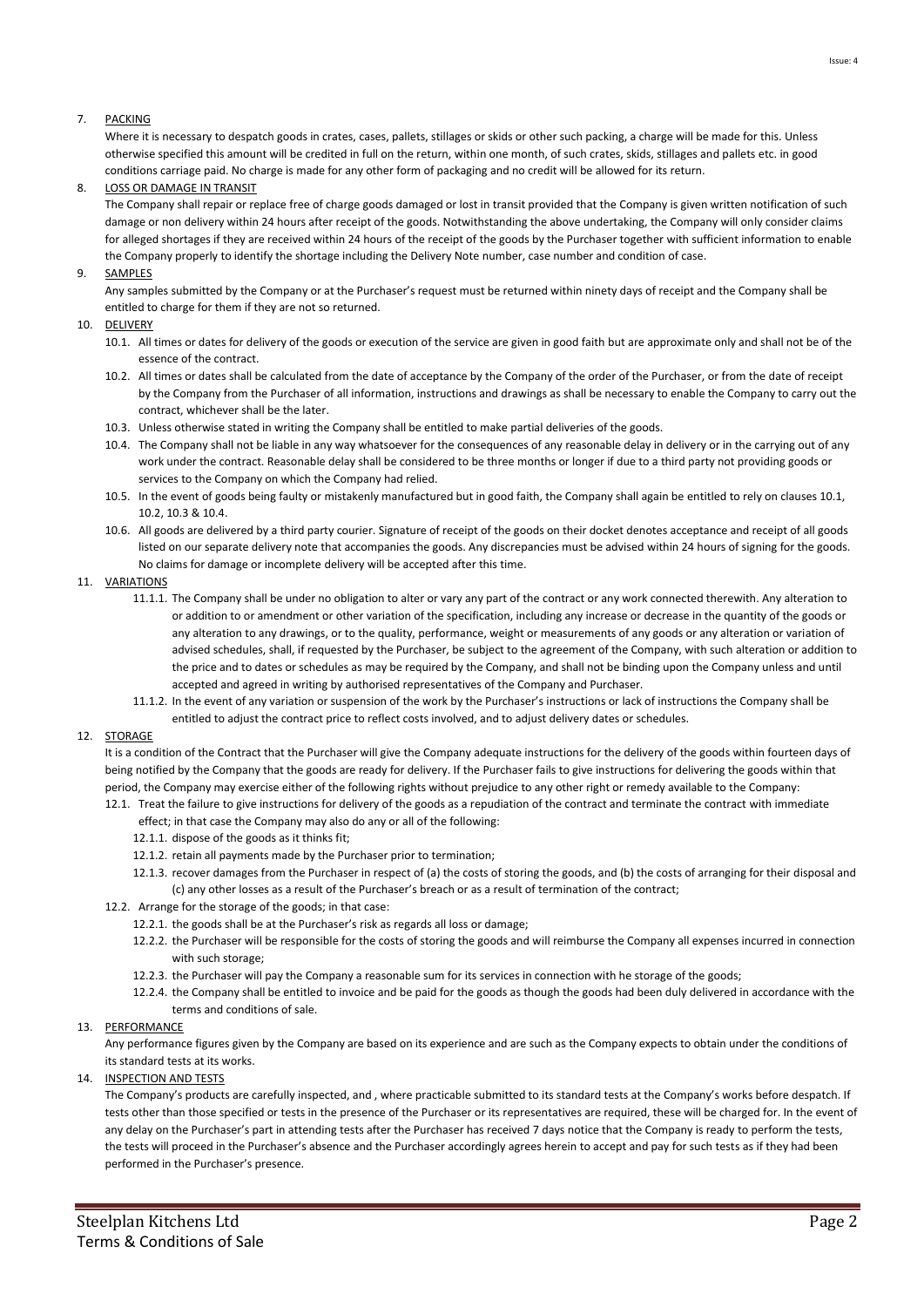# 15. DESCRIPTIVE MATTER AND ILLUSTRATIONS

All descriptions and illustrations and particulars of weights and dimensions issued by the Company in catalogues, price lists, advertising matter and forwarding specification are by way of general descriptions and approximate only, and shall not form part of any contract or give rise to any liability on the part of the Company. It is the policy of the Company to endeavour to develop and improve its products, and accordingly the Company reserves the right to change all specifications without prior notification or public announcement pursuant to such policy. Provided that nothing in this Clause shall oblige the Purchaser to accept goods which do not reasonably comply with the contract.

- 16. DRAWINGS
	- 16.1. If the goods being supplied by the Company are based upon drawings supplied by others then the Company will not be responsible for any additional or change of goods required (and any delays that may ensue) if the drawing proves to be inaccurate to the final room dimensions. The Company cannot guarantee that any additional or changed goods required under these circumstances can be delivered along with the rest of the goods.
	- 16.2. Our design service is based upon supplying plan drawings only. Any additional drawings (such as elevations) are available at commercial rates and a quotation for these can be provided.
	- 16.3. All designs/layouts provided by the Company should be endorsed by site contractors to ensure they fit into the built area and that there are no site obstacles either in situ or planned that would result in the design/layout not working.
	- 16.4. Any drawings supplied by us are indicative only and are not accurate representations of actual products to be supplied. For accurate details (such as exact appliance dimensions) please request full technical specifications and/or M&E specifications.
- 17. WARRANTY
	- 17.1. The Company will make good by repair, or at the Company's option by the supply of a replacement, defects which, under proper storage and use appear in the goods within the period of twelve calendar months after the goods have been delivered and arise solely from faulty design (other than design made or furnished by the Purchaser), material or workmanship.
	- 17.2. The warranty given in this Clause is subject to the following provisos, namely:
		- 17.2.1. that the Purchaser shall have followed all instructions issued by the Company in relation to the goods;
		- 17.2.2. that in the case of defects which would have been reasonably apparent to the Purchaser on reasonable examination of the goods on delivery, the Purchaser shall notify the Company of the defects in writing within fourteen working days of delivery;
		- 17.2.3. that in the case of any other defects, the Purchaser shall notify the Company of the defects in writing within seven working days of the date when the defect becomes apparent;
		- 17.2.4. that where in discharge of its obligations under the Warranty given in this Clause the Company agrees that the Purchaser may undertake any repair or remedial work on its behalf, the cost of such work shall be agreed in writing between the Purchaser and the Company before the commencement of any such repair or remedial work.
	- 17.3. All domestic rated appliances that are supplied for use within commercial/business premises or environments are not covered by the appliance manufacturers 1 year parts and labour warranty. The Purchaser should request clarification from the Company if it is unsure if any appliances being supplied within the contract fall into the category. In any event, all appliances must be individually registered by the Purchaser with the appliance manufacturers within 30 days of receipt. For clarity please note that the Company does not record or hold appliance serial numbers on any appliances sold to the Purchaser.
- 18. PRODUCT LIABILITY
	- 18.1. The Purchaser shall use all reasonable endeavours to ensure that the goods are operated in accordance with the instruction manual supplied with the goods and shall provide all relevant personnel with all necessary training in respect of the goods.
	- 18.2. The Purchaser shall ensure that all warnings displayed on the goods or the packaging at the time of delivery shall not at any time be removed, defaced or otherwise obscured and further the Purchaser shall contractually pass such obligation to any third party recipient of the goods.
	- 18.3. The Purchaser shall indemnify the Company against any loss suffered as a result of the Purchaser being in breach of any part of this term.
- 19. REJECTION

Unless otherwise agreed in writing, and subject to Clause 17 hereof (WARRANTY), goods rejected as not complying with the contract must be rejected within fourteen working days of delivery to the Purchaser's premises or to such other place as the Purchaser shall have specified.

20. RETURN OF GOODS

In no circumstances may goods supplied against a firm order be returned without the Purchaser having first applied for and obtained the consent of the Company and an authorisation document. A handling charge may be deducted from any credit allowed by the Company where it is established that the reason for the return of goods was not the subject of Clause 17 hereof or due to any error on the part of the Company. Credit will not be given where the goods are in excess of six months past the invoice date.

21. CONSEQUENTIAL AND/OR DIRECT LOSS

Except in respect of death or personal injury caused by the Company's negligence, the Company shall not be liable to the Purchaser by reason of any representation or any implied warranty, condition or other term, or any duty at common law, or under the express terms of the contract, for any indirect, direct, special or consequential loss or damage (whether for loss of profit or otherwise), costs, expenses or other claims for consequential or direct compensation whatsoever (whether caused by the negligence of the Company, its employees or agents or otherwise) which arise out of or in connection with the supply of the goods or their use or resale by the Purchaser and in any event the entire liability of the Company under or in connection with the contract shall not exceed the price of the goods, except as expressly provided in these conditions.

22. PROTECTION OF INTELLECTUAL PROPERTY

The Purchaser will indemnify the Company against all damages, penalties, costs, losses and expenses suffered by the Company or for which it may become liable in respect of the infringement of any intellectual property including (but without limitation) any patent copyright registered design trade mark, trade name or know-how arising out of the Company's manufacture of goods in accordance with any specification design drawings or other data supplied by the Purchaser or its servants or agents. All drawings descriptions and other information submitted by the Company shall remain the property of the Company together with the copyright therein.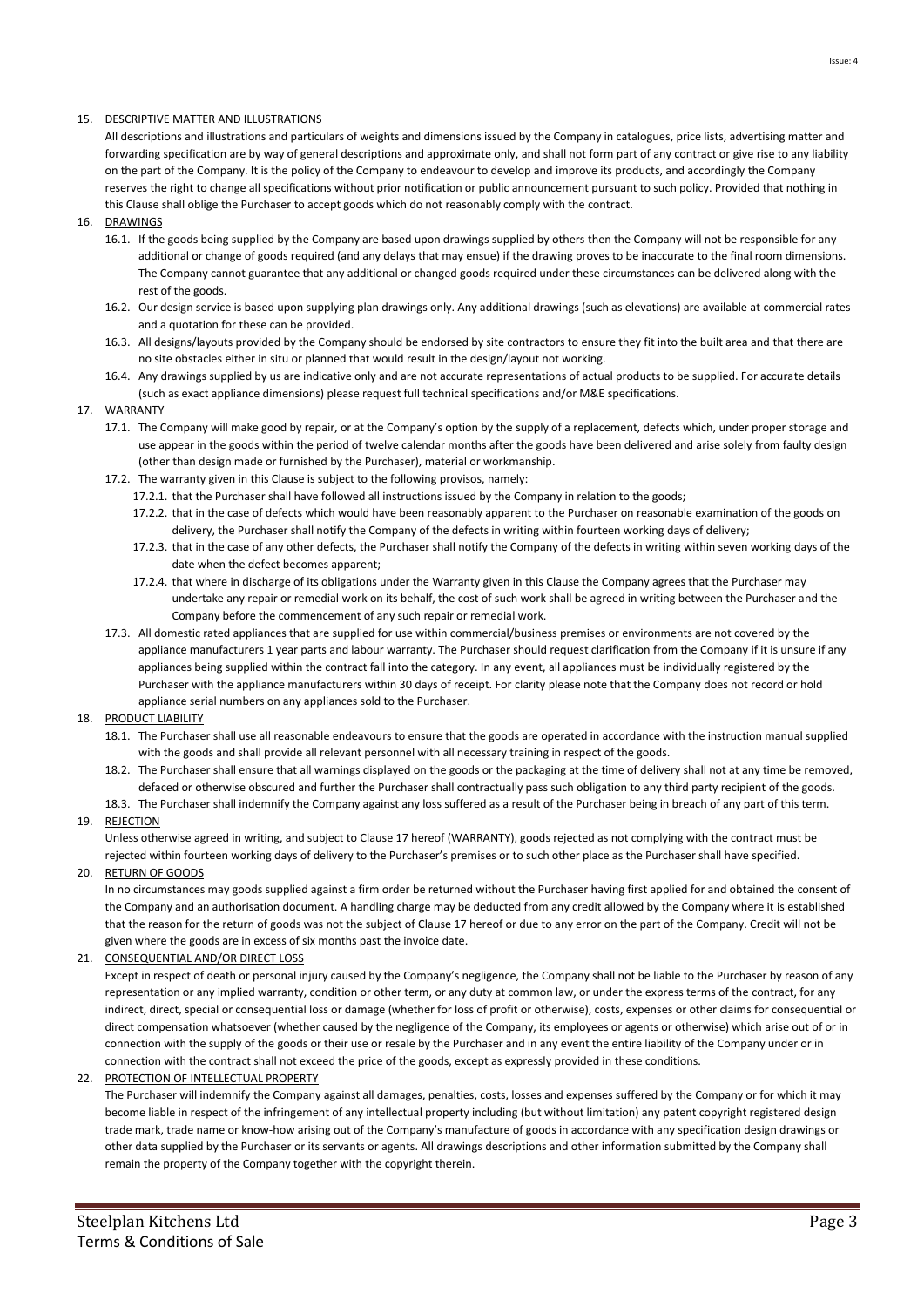# 23. FORCE MAJEURE AND OTHER CIRCUMSTANCES

The Company shall be entitled without liability on its part and without prejudice to its other rights, to terminate the contract or any unfulfilled part thereof, or at its option to suspend or make partial completion or extend the time or times for delivery or execution of service, if the manufacture of the goods or provision of service by the Company or the Company's suppliers, or the delivery of the goods or the performance by the Company of any of its obligations under the contract is hindered or delayed whether directly or indirectly by reason of the Purchaser failing to furnish necessary instructions or information, or by war or other hostilities, civil commotion, act of God, government action or legislation, interruption of transport, strike, lock out or other form of industrial action, accidents or stoppages to works, shortage of labour, materials equipment fuel or power, breakdown of machinery or any other cause whatsoever beyond the reasonable control of the Company or its sub-contractors, whether or not such cause exists at the date of the order.

# 24. PASSING OF RISK AND RETENTION OF PROPERTY

- 24.1. The risk in the goods shall pass to the Purchaser immediately on delivery of the goods to the Purchaser.
- 24.2. In spite of delivery having been made property in the goods shall not pass from the Company until:
	- 24.2.1. the Purchaser shall have paid the price plus value added tax in full and the Company has received in cash or cleared funds payment in full; and
	- 24.2.2. no other sums whatever shall be due from the Purchaser to the Company.
- 24.3. Until property in the goods passes to the Purchaser in accordance with Clause 24.1 the Purchaser shall hold the goods and each of them on a fiduciary basis as bailee and agent for the Company. The Purchaser shall store, protect and insure the goods (at no cost to the Company) separately from all other goods in its possession and marked in such a way that they are clearly identified as the Company's property.
- 24.4. Notwithstanding that the goods (or any of them) remain the property of the Company the Purchaser may sell or use the goods in the ordinary course of the Purchaser's business at full market value for the account of the Company. Any such sale or dealing shall be a sale or use of the Company's property by the Purchaser on the Purchaser's own behalf and the Purchaser shall deal as principal when making such sales or dealings. Until property in the goods passes from the Company the entire proceeds of sale or otherwise of the goods shall be held in trust for the Company and shall not be mixed with other money or paid into an overdrawn bank account and shall be at all material times identified as the Company's money.
- 24.5. The Company shall be entitled to recover the price (plus VAT) notwithstanding that property in any of the goods has not passed from the Company.
- 24.6. Until such time as property in the goods passes to the Purchaser from the Company the Purchaser shall upon request deliver up such of the goods as have not ceased to be in existence or resold to the Company. If the Purchaser fails to do so the Company may enter upon any premises owned, occupied or controlled by the Purchaser or any third party where the goods are situated and repossess the goods.
- 24.7. The Purchaser shall not pledge or in any way charge by way of security for any indebtedness any of the goods which are the property of the Company. Without prejudice to the other rights of the Company, if the Purchaser does so all sums whatever owing by the Purchaser to the Company shall forthwith become due and payable without prejudice to any other right or remedy of the Company.
- 24.8. The Purchaser shall insure and keep insured the goods to the full price against ALL RISKS to the reasonable satisfaction of the Company until the date that property in the goods passes from the Company, and shall whenever requested by the Company produce a copy of the policy of insurance. Without prejudice to the other rights of the Company, if the Purchaser fails to do so all sums whatever owing by the Purchaser to the Company shall forthwith become due and payable.
- 24.9. The Purchaser shall promptly deliver the prescribed particulars of this contract to the Registrar in accordance with the Companies Act 1985 Part VII as amended. Without prejudice to the other rights of the Company, if the Purchaser fails to do so all sums whatever owing by the Purchaser to the Company shall forthwith become due and payable.
- 24.10. The Company shall be entitled to apply payments received from the Purchaser in satisfaction of whichever invoice or part thereof as the Company shall in its absolute discretion decide and shall be entitled to vary such application as many times as it shall desire until such time as all sums owing by the Purchaser to the Company have been paid.

## 25. BREACH OR INSOLVENCY

In the event of the Purchaser committing any breach of the contract, or if any distress or execution is levied upon the Purchaser, his goods or assets of the Purchaser, or if the Purchaser enters into any negotiations or arrangement or composition with the Purchaser's creditors or commits any act of bankruptcy or becomes bankrupt, or if being a corporate body, the Purchaser shall be wound up or if any resolution is proposed or petition presented to Wind Up the Purchaser (not being a members voluntary winding up for the purpose of reconstruction or amalgamation without insolvency), or if a receiver or administrator of the Purchaser's assets or undertaking or any part thereof shall be appointed or if the Purchaser shall be deemed to be unable to pay its debts or ceases or threatens to cease to carry on business, the Company shall be entitled, without prejudice to any other claim or right or remedy which it may have, forthwith to suspend any or all deliveries until the default has been made good or to terminate all or any part of the contract and any unexecuted contract with the Purchaser.

#### 26. ENGLISH LAW

All contracts to which these Conditions of Sale apply shall be governed by and construed in accordance with English Law and the Purchaser irrevocably submits to the exclusive jurisdiction of the English Courts.

#### 27. NO WAIVER

In no event shall any delay, failure or omission on the part of the Company in enforcing or pursuing any right power privilege claim or remedy, which is conferred by these terms and conditions or arises under the contract, or arises from any breach by the other party of any of its obligations hereunder be deemed to be or construed as:

- 27.1. a waiver thereof, or of any other such right power privilege claim or remedy, or
- 27.2. operate so as to bar the enforcement or exercise thereof, or of any such right power privilege claim or remedy, in any other instance at any time or times thereafter.
- 28. DELEGATION AND ASSIGNMENT

The Company may delegate its performance under the contract and may assign any of its rights or benefits there under.